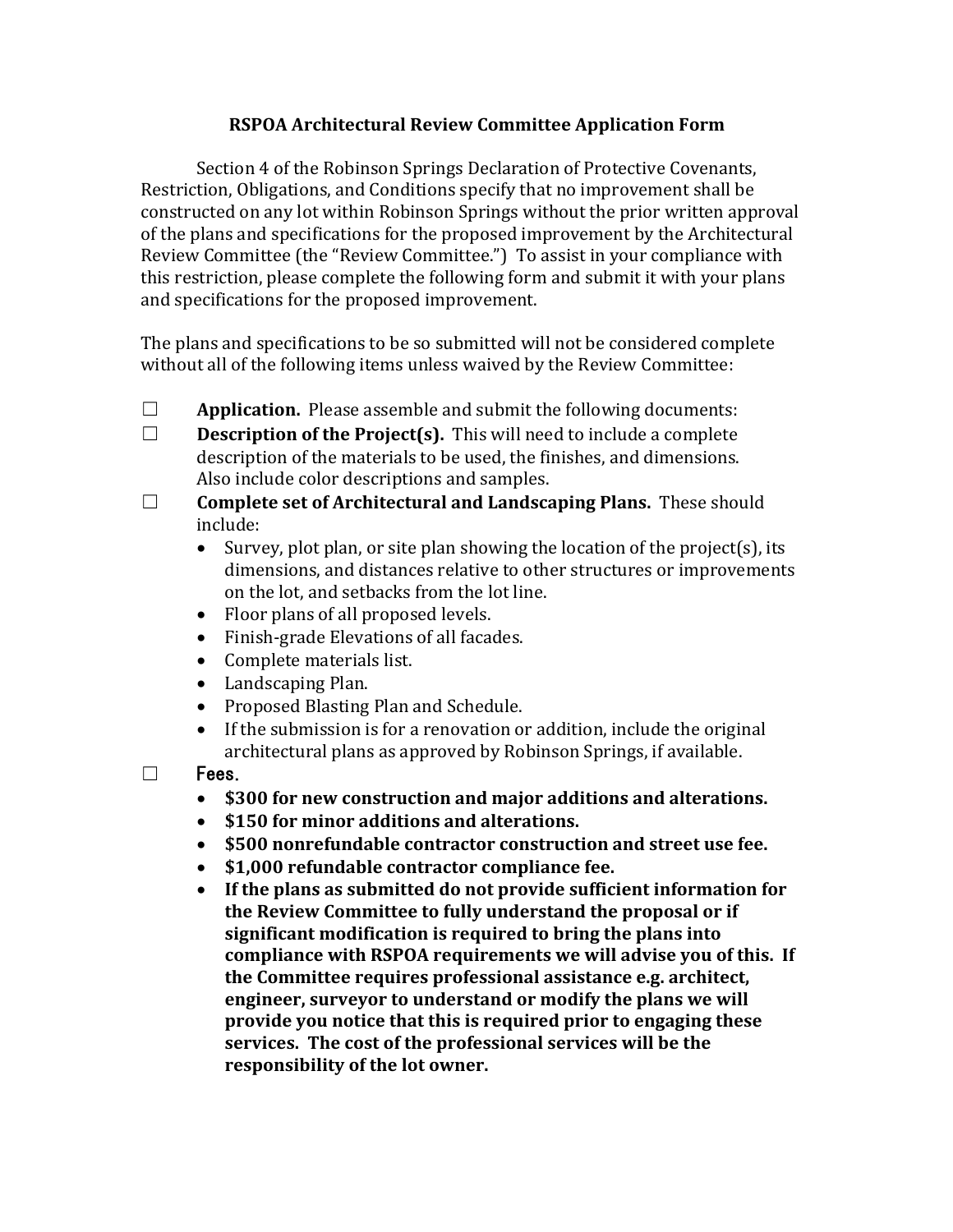$\Box$  **Submit.** Please submit the plans and review fee to the RSPOA Design Committee both in hard copy and in electronic format to the following addresses:

- Hard copy to: RSPOA, 552 Robinson Springs Road, Stowe, VT 05672
- Electronic copy to:
- · John Cassella, RSPOA, jcassella@deerwalk.com
- Tish Richardson, LDRichardson@me.com
- Clark Abbott, HealthVest@aol.com

Please submit this application and all required documentation to the Review Committee at least 30 days prior to your anticipated construction start date. The Review Committee is composed of several Robinson Springs homeowners who are volunteering their time for this process. They appreciate your understanding that they need time to review and discuss your plans.

|                                                                                                                                                                 | Home Phone Number: ________________________________Cell Phone: __________________ |
|-----------------------------------------------------------------------------------------------------------------------------------------------------------------|-----------------------------------------------------------------------------------|
| Project Type: $\Box$ Construction $\Box$ Landscape $\Box$ Pool $\Box$ Fencing $\Box$ Other                                                                      |                                                                                   |
|                                                                                                                                                                 | ,我们也不会有什么。""我们的人,我们也不会有什么?""我们的人,我们也不会有什么?""我们的人,我们也不会有什么?""我们的人,我们也不会有什么?""我们的人  |
|                                                                                                                                                                 |                                                                                   |
|                                                                                                                                                                 |                                                                                   |
| Revision Date: _________________________                                                                                                                        |                                                                                   |
| <b>Completion of Construction: Please be advised that per the RSPOA Protective</b><br>Covenants, the Board will impose a monthly fine of not less than \$500 if |                                                                                   |

**construction continues beyond the completion date specified by the Board in its design approval notification. This date is generally expected to be no more than 12 months beyond the start date listed above.**

The undersigned property owner hereby acknowledges and agrees that he or she is solely responsible for determining whether the improvements, alterations, or additions described above comply with all applicable laws, rules, regulations, codes, and ordinances. All construction and installation of any improvements shall comply with local, state, and federal building and land use regulations.